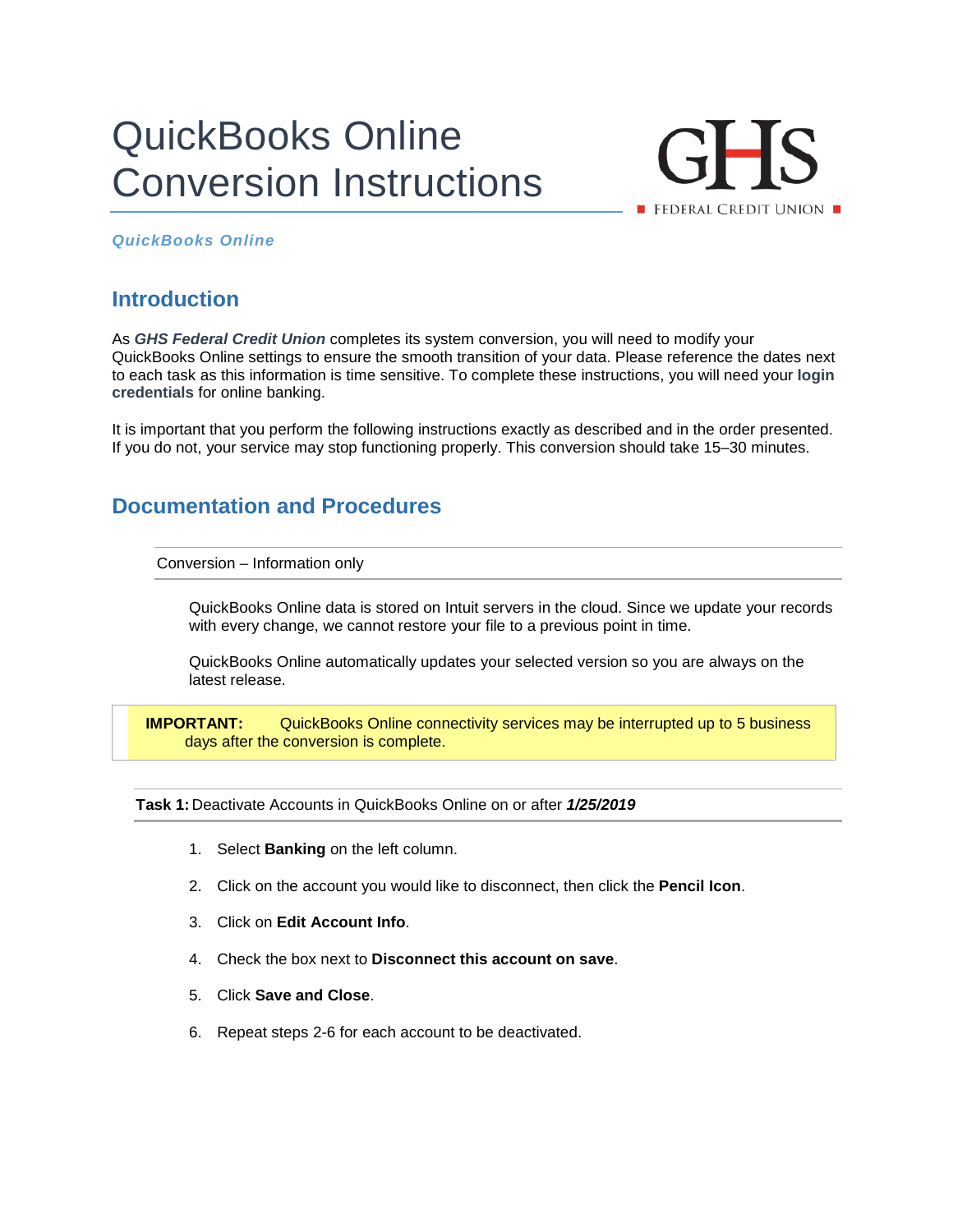### **Task 2:** Reconnect Accounts at *GHS Federal Credit Union* on or after *1/25/2019*

- 1. In the upper-right area, click **Add Account**
- 2. Enter *GHS Federal Credit Union*.
- 3. Click *GHS Federal Credit Union* in the search results below.
- 4. Type your **login credentials**. Click **Continue**.
- 5. Provide any additional information requested, to proceed.
- 6. Ensure you associate the account for *GHS Federal Credit Union* to the appropriate account already listed under **Which accounts do you want to connect?** Select the matching accounts in the drop-down menu.

**IMPORTANT:** Do **NOT** select **+Add new**. If you are presented with accounts you do not want to track in this data file, **Uncheck** the box next to the **Account name**.

- 7. After all accounts have been matched, click **Connect**.
- 8. When the download is finished, you will return to the **Banking** page.